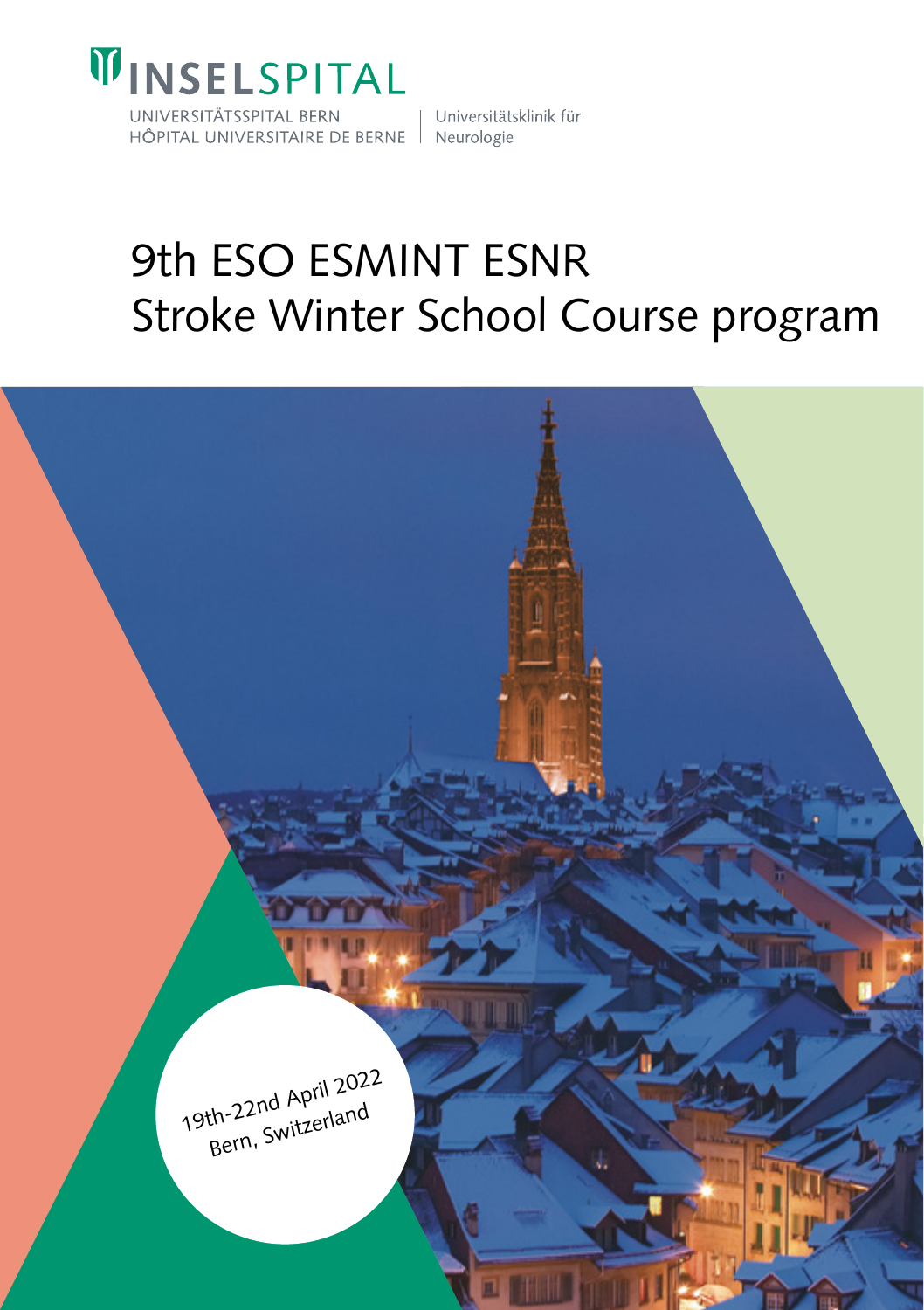





# **9th ESO ESMINT ESNR Stroke Winter School: course program**

#### **Tuesday 19th April 2022**

Arrival in Bern at lunchtime

| Time           | The Opening<br>Chair: Prof. J. Gralla, Prof. U. Fischer              | Speaker                                                                                                 |  |
|----------------|----------------------------------------------------------------------|---------------------------------------------------------------------------------------------------------|--|
| 01:30 pm       | Welcome of the 9th ESO, ESMINT, ESNR                                 | M. Dichgans (ESO)<br>J. Gralla (ESMINT)<br>J. Gralla (ESNR)                                             |  |
|                | Welcome of the local organisation committee                          | U. Fischer, Switzerland<br>P. Mordasini, Switzerland<br>S. Jung, Switzerland<br>M. Heldner, Switzerland |  |
|                | Overview and Keynote lectures                                        |                                                                                                         |  |
| 02:00 pm       | Global burden of stroke                                              | M. Dichgans, Germany                                                                                    |  |
| 02:30 pm       | Evidence of stroke treatment 2022                                    | U. Fischer / J. Gralla                                                                                  |  |
| 03:00 pm       | Neuroprotection in Stroke Treatment                                  | M. Hill, Canada                                                                                         |  |
| 03:20 pm       | Hurdles in stroke trials                                             | U. Fischer, Switzerland                                                                                 |  |
| 03:50 pm       | <b>Break</b>                                                         |                                                                                                         |  |
|                | Topic: State of the Art: Imaging<br>Chair: P. Mordasini; M. Dichgans |                                                                                                         |  |
| Stroke Imaging |                                                                      |                                                                                                         |  |
| 04:20 pm       | Stroke imaging: CT or MRI?                                           | A. Hakim, Switzerland                                                                                   |  |
| 04:45 pm       | Forget about CT and MRI: direct to the<br>angio please!              | M. Pileggi, Switzerland                                                                                 |  |
| 05:10 pm       | Clinical role of advanced imaging and<br>prediction of outcome       | J. Richiardi, Switzerland                                                                               |  |
| 05:35 pm       | Robotics in neurovascular interventions<br>and stroke                | V. Mendes Pereira, Canada                                                                               |  |
| 06:00 pm       | Organizational topics                                                |                                                                                                         |  |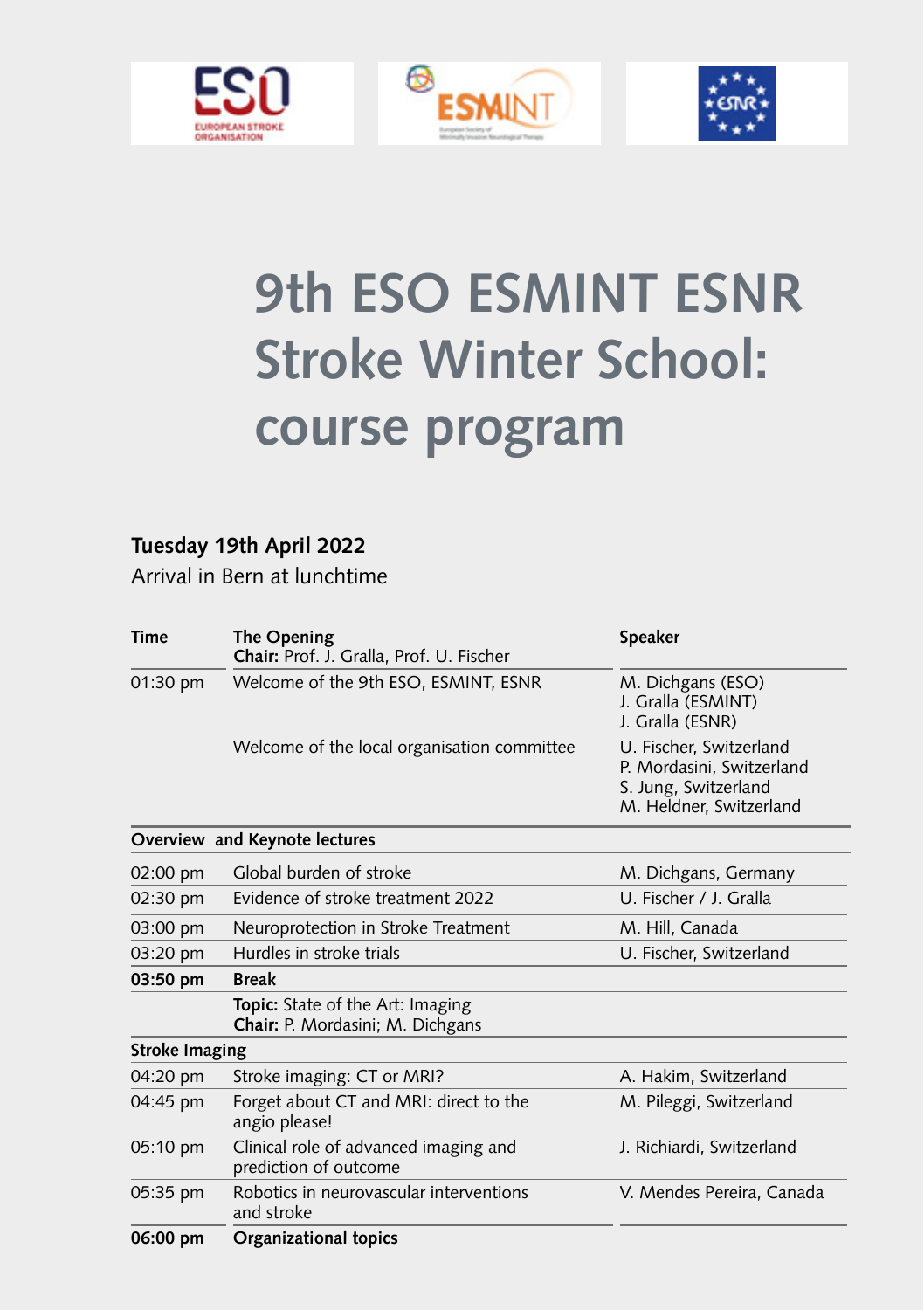### **Wednesday 20th April 2022**

| Time               | Topic: State of the Art: Treatment<br>Chair: I. Szikora, B. Volbers                                              | Speaker                                         |  |
|--------------------|------------------------------------------------------------------------------------------------------------------|-------------------------------------------------|--|
|                    | Acute stroke treatment                                                                                           |                                                 |  |
| 08:00 am           | IVT: Evidence of systemic and bridging<br>thrombolysis                                                           | G. Turc, France                                 |  |
| 08:30 am           | Thrombolysis after EVT: Slogan!                                                                                  | J. Kaesmacher, Switzerland                      |  |
| 09:00 am           | EVT: Overview of techniques and evidence                                                                         | I. Szikora, Hungary                             |  |
| 09:30 am           | <b>Break</b>                                                                                                     |                                                 |  |
|                    | Difficult clinical settings                                                                                      |                                                 |  |
| 10:00 am           | EVT: does NIHSS or ASPECTS matter?<br>E-Voting                                                                   | J. Gralla, Switzerland                          |  |
| 10:30 am           | EVT: does time matter?<br>E-Voting                                                                               | E. Piechowiak, Switzerland                      |  |
| 11:00 am           | EVT: does it also work in the posterior circulation?<br>E-Voting                                                 | T. Dobrocky, Switzerland                        |  |
| 11.30 am           | EVT: complex stroke treatment and tandem<br>lesions<br>E-Voting                                                  | P. Mordasini, Switzerland                       |  |
| 12:00-<br>01:30 pm | Meeting of the Faculty of 9th ESO-ESMINT-ESNR<br>Angioempore Neuroradiologie                                     | Neuroradiologist Faculty<br>Neurologist Faculty |  |
|                    | Afternoon: separate program for neuroradiologists and neurologists                                               |                                                 |  |
| 01.50 pm           | Meeting point for the workshops and skills<br>training in front of the auditorium (SITEM)                        | Entire faculty                                  |  |
| 02:00 pm           | Neurologists: Clinical training in advanced<br>neuroimaging (4 groups)<br>Others: see specific topics            | Neurologist Faculty                             |  |
| 02:00 pm           | Neuroradiologists: Skills training in interventional<br>neuroradiology (4 groups)<br>Others: see specific topics | Neuroradiologist Faculty                        |  |
| 04:00 pm           | Break                                                                                                            |                                                 |  |
| 04:20 pm           | Meeting point for the workshops and skills<br>training in front of the auditorium (SITEM)                        | Entire faculty                                  |  |
| 04:30 pm           | Neuroradiologists: Skills training in interventional<br>neuroradiology (4 groups)<br>Others: see specific topics | Neuroradiologist Faculty                        |  |
| 04:30 pm           | Neurologists: Clinical training in advanced<br>neuroimaging (4 groups)<br>Others: see specific topics            | Neurologist Faculty                             |  |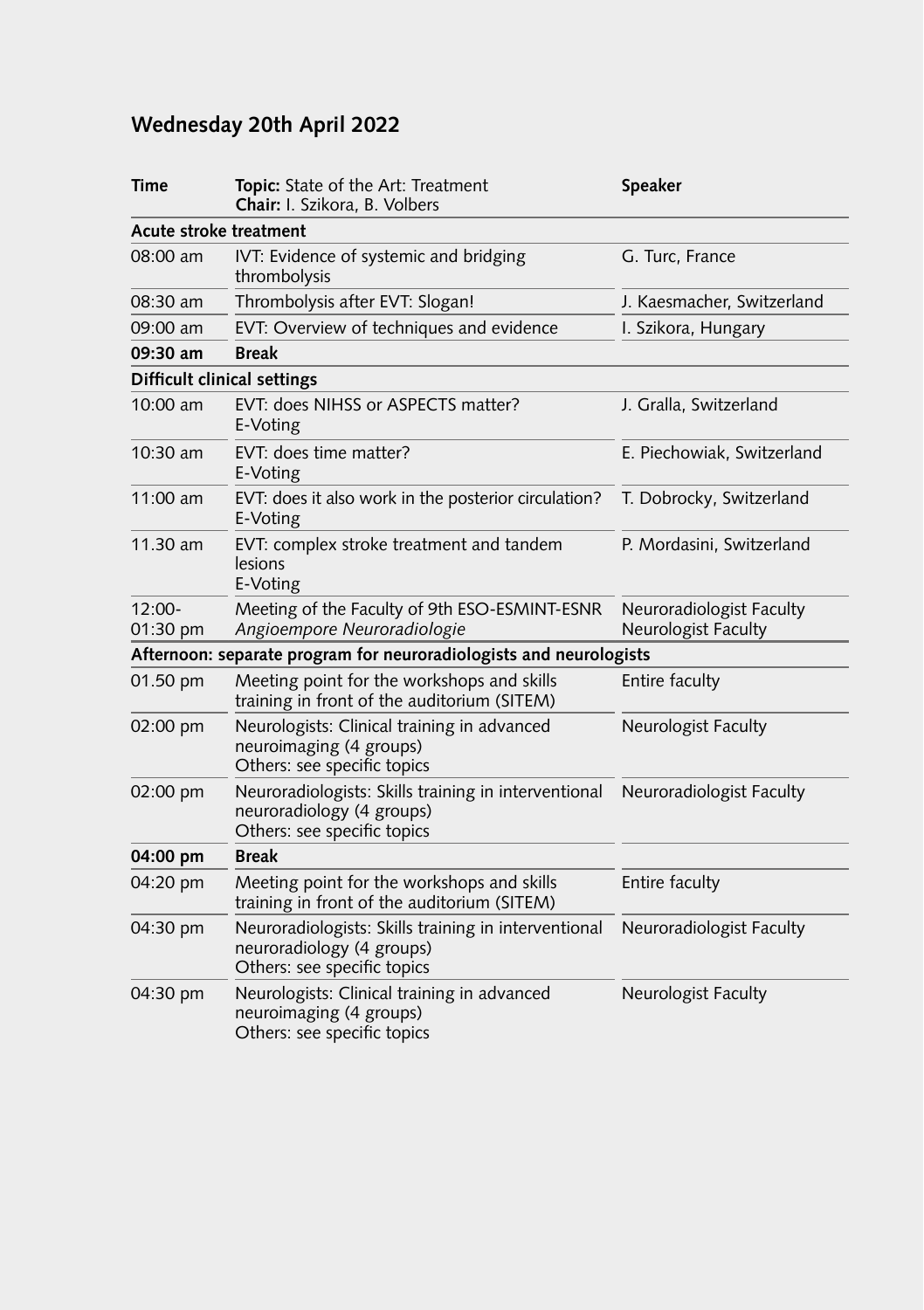### **Thursday 21st April 2022**

| Time                          | Topic: Treatment on the edge<br>Speaker<br>Chair: E. Piechowiak, G. Turc                                         |                                              |  |  |  |  |
|-------------------------------|------------------------------------------------------------------------------------------------------------------|----------------------------------------------|--|--|--|--|
| Difficult clinical settings I |                                                                                                                  |                                              |  |  |  |  |
| 08:00 am                      | Women and stroke<br>M. Heldner, Switzerland<br>E-Voting                                                          |                                              |  |  |  |  |
| 08:30 am                      | Treatment of intracranial stenosis<br>in acute ischemic stroke<br>E-Voting                                       | C. Tran Chi, Vietnam                         |  |  |  |  |
| 09:00 am                      | Hot topic: peri- and post-stoke anticoagulation<br>and antiplatelet management<br>E-Voting                       | T. Meinel, Switzerland                       |  |  |  |  |
| 09:30 am                      | Pediatric strokes: Be aware!<br>E-Voting                                                                         | M. Steinlin, Switzerland                     |  |  |  |  |
| 10:00                         | <b>Break</b>                                                                                                     |                                              |  |  |  |  |
| 10:30 am                      | Neurosurgery and stroke: Where are indications<br>for intervention?<br>E-Voting                                  | J. Goldberg, Switzerland                     |  |  |  |  |
| $11:00$ am                    | Hot topic: peripheral vessel occlusion: how to<br>treat?                                                         | M. Heldner, Switzerland                      |  |  |  |  |
| $11:30$ am                    | Stroke mimics and stroke chameleons:<br>- view of the neurologist<br>- view of the neuroradiologist<br>E-Voting  | B. Volbers, Germany<br>R. Wiest, Switzerland |  |  |  |  |
| $12:15$ am                    | <b>Break</b>                                                                                                     |                                              |  |  |  |  |
| <b>Stroke Prevention</b>      |                                                                                                                  |                                              |  |  |  |  |
| 01:15 pm                      | Acute BP Management and Stroke                                                                                   | E. Sandset, Norway                           |  |  |  |  |
| 01:45 pm                      | Stroke prevention<br>E-Voting                                                                                    | P. Michel, Switzerland                       |  |  |  |  |
| 02:15 pm                      | <b>Break</b>                                                                                                     |                                              |  |  |  |  |
|                               | Afternoon: separate program for neuroradiologists and neurologists                                               |                                              |  |  |  |  |
| 02:25 pm                      | Meeting point for the workshops and skills<br>training in front of the auditorium (SITEM)                        | Entire faculty                               |  |  |  |  |
| 02:30 pm                      | Neurologists: Clinical training in advanced<br>neuroimaging (4 groups)<br>Others: see specific topics            | Neurologist Faculty                          |  |  |  |  |
| 02:30 pm                      | Neuroradiologists: Skills training in interventional<br>neuroradiology (4 groups)<br>Others: see specific topics | Neuroradiologist Faculty                     |  |  |  |  |
| 04:30 pm                      | <b>Break</b>                                                                                                     |                                              |  |  |  |  |
| 04:50 pm                      | Meeting point for the workshops and skills<br>training in front of the auditorium (SITEM)                        | Entire faculty                               |  |  |  |  |
| 05:00 pm                      | Neurologists: Clinical training in advanced<br>neuroimaging (4 groups)<br>Others: see specific topics            | Neurologist Faculty                          |  |  |  |  |
| 05:00 pm                      | Neuroradiologists: Skills training in interventional<br>neuroradiology (4 groups)<br>Others: see specific topics | Neuroradiologist Faculty                     |  |  |  |  |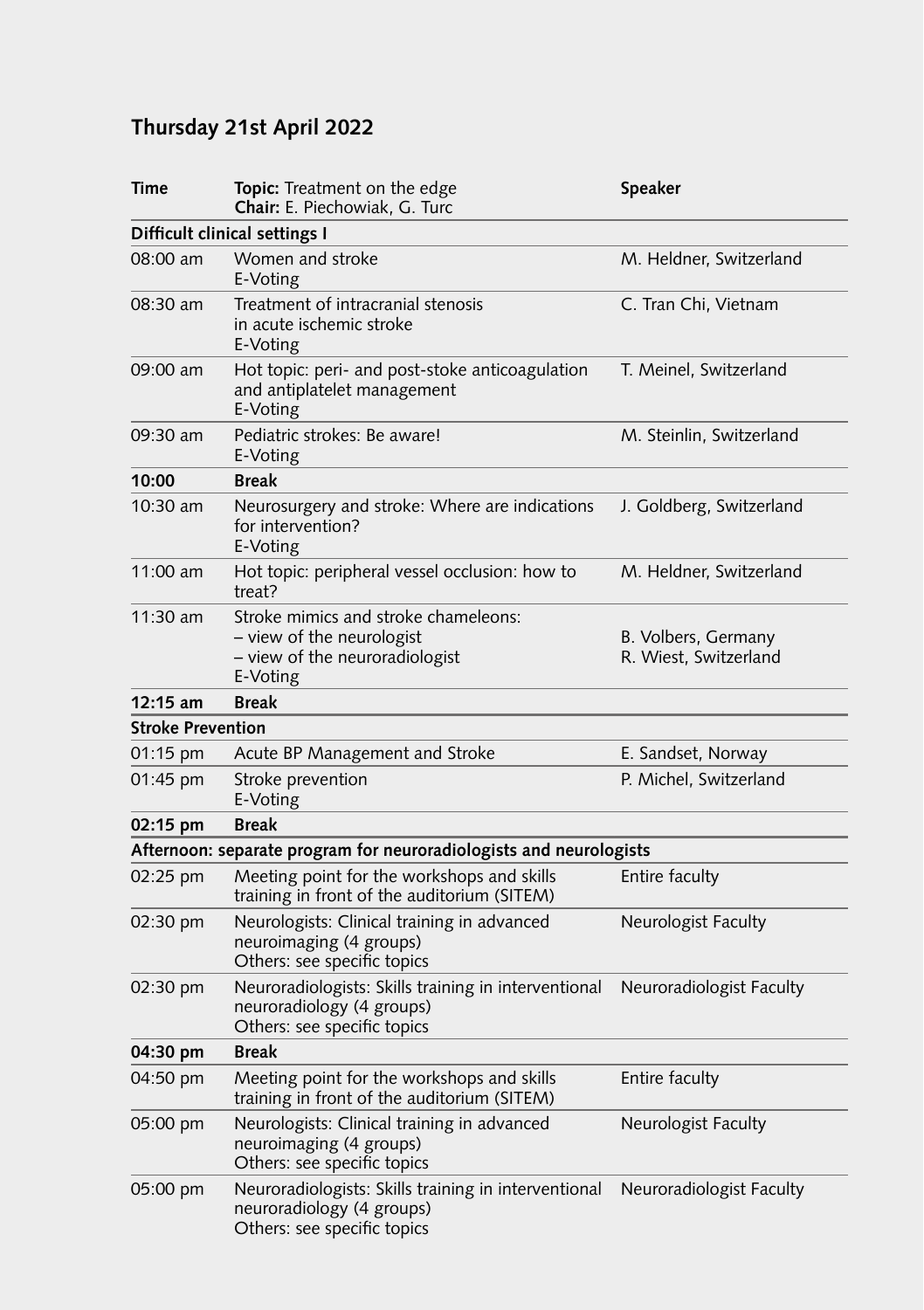## **Friday 22nd April 2022**

| <b>Time</b>         | <b>Topic:</b> Set up and Infrastructure<br>Speaker<br>Chair: J. Gralla, U. Fischer |                                      |  |
|---------------------|------------------------------------------------------------------------------------|--------------------------------------|--|
|                     | How to organize a stroke center                                                    |                                      |  |
| 09:00 am            | In-hospital stroke management including<br>S. Jung, Switzerland<br>certification   |                                      |  |
| 09:30 am            | How to organize your stroke network in densely<br>populated versus rural area      | M. Ribo, Spain                       |  |
| $10:00$ am          | <b>Break</b>                                                                       |                                      |  |
|                     | Complications and post-treatment management                                        |                                      |  |
| 10:30 am            | How to manage complications of endovascular<br>therapy<br>E-Voting                 | Z. Kulcsar, Switzerland              |  |
| $11:00$ am          | Anesthesiology and stroke: The GA, CS and LA<br>problem<br>E-Voting                | F. Neff, Switzerland                 |  |
| $11:30$ am          | Challenging thrombectomy scenarios «lessons<br>learnt»                             | J. Gralla, Switzerland               |  |
| $12:00 \text{ pm}$  | <b>Break</b>                                                                       |                                      |  |
| The crystal<br>ball |                                                                                    |                                      |  |
| 01:00 pm            | Keynote lecture: The future of stroke imaging<br>in 5 years                        | R. Wiest, Switzerland                |  |
| 01:30 am            | Keynote lecture: The future of endovascular<br>stroke therapy                      | J. Gralla, Switzerland               |  |
| $02:00$ pm          | Farewell                                                                           | U. Fischer/ J. Gralla<br>Switzerland |  |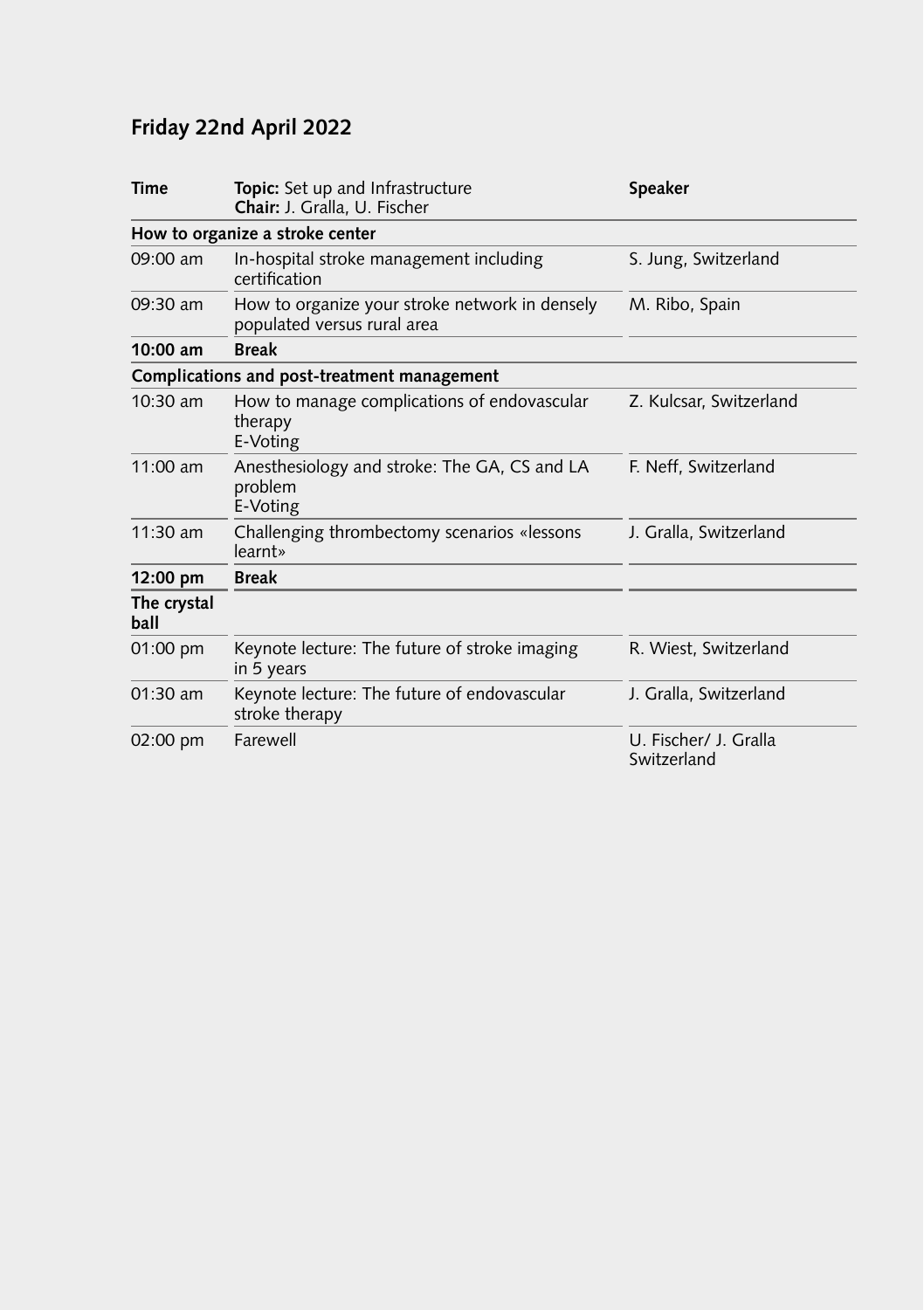## **Faculty of the ESO ESMINT ESNR Stroke Winter School**

| Cianfoni Alessandro  | Switzerland | <b>Michel Patrik</b>   | Switzerland |
|----------------------|-------------|------------------------|-------------|
| Dichgans Martin      | Germany     | Mordasini Pasquale     | Switzerland |
| Dobrocky Tomas       | Switzerland | Neff Frank             | Switzerland |
| <b>Fischer Urs</b>   | Switzerland | Piechowiak Eike        | Switzerland |
| Geldberg Johannes    | Switzerland | Pileggi Marco          | Switzerland |
| Gralla Jan           | Switzerland | Ribo Marc              | Spain       |
| Hakim Arsany         | Switzerland | Richiardi Jonas        | Switzerland |
| Heldner Mirjam       | Switzerland | Sandset Else           | Norway      |
| Hill Michael         | Canada      | Steinlin Maja          | Switzerland |
| <b>Jung Simon</b>    | Switzerland | Szikora István         | Hungary     |
| Kaesmacher Johannes  | Switzerland | Tran Chi Cuong         | Vietnam     |
| Kulcsar Zsolt        | Switzerland | Turc Gaillaume         | France      |
| Mendes Pereira Vitor | Canada      | <b>Volbers Bastian</b> | Germany     |
| Meinel Thomas        | Switzerland | Wiest Roland           | Switzerland |
|                      |             |                        |             |

We would like to thank all staff members from the departements of Neuroradiology and Neurology for their support of the course.